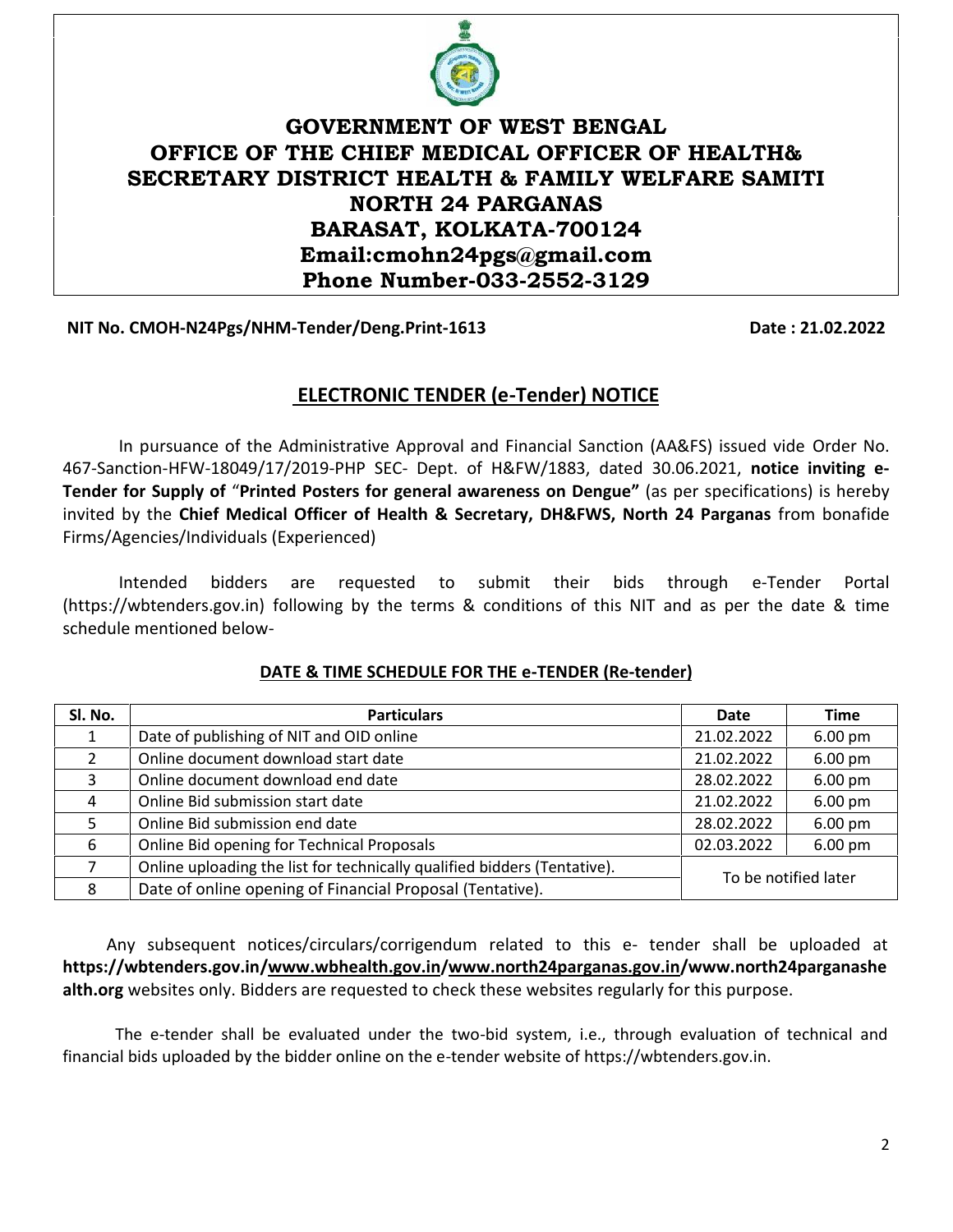#### **Section I : Definition**

- 1. "Purchaser" means the e-tender inviting authority, purchasing goods and/ or services as incorporated in this e-tender enquiry document, either directly or on behalf of consignees. For this e-tender the purchaser is the CMOH, North 24 Parganas.
- 2. "Bid" means Proposal/ Quotation received from a Firm / Bidder against the e-tender.
- 3. "Bidder" means the Individual or Firm or Agencies submitting Bids/ Quotations.
- 4. "Contractor" means the individual or the firm supplying the goods and/ or services as incorporated in the contract.
- 5. "Goods" means the articles/material required to supply to the purchaser under the contract.
- 6. **"Earnest Money Deposit" (EMD)** means Bid Security/ monetary amount or financial guarantee to be furnished by a bidder along with its bid.
- 7. "Contract" means the written agreement entered into between the purchaser/ consignee and the contractor, together with all the documents mentioned therein and including all attachments, annexure etc. therein.
- 8. **"Specification"** means the document/ standard that prescribes the requirement with which goods and/ or service has to conform.
- 9. "Inspection" means activities such as measuring, examining, testing, gauging one or more characteristics of the goods and / or service and comparing the same with the specified requirement to determine conformity.
- 10. **"Bill of Quantity (BOQ)**" is the name for price schedule (financial bid) in e-tender software.

#### **Section II : EMD**

| Sl. No | <b>Particulars</b>                                                           | <b>Estimated Value (EV)</b> | <b>EMD Amount</b> |
|--------|------------------------------------------------------------------------------|-----------------------------|-------------------|
| 1.     | <b>Supply of "Printed Posters for</b><br><b>General Awareness on Dengue"</b> | Rs.904580.00                | Rs.18092.00       |

Registered SSI units participating in Govt. tenders are eligible for exemptions from payment of earnest money and security deposit (EMSD) under Rules 47(A) (1) and 47(B)(7) of WBFR, vol.-I, read with Finance Dept. notification No. 10500-F Dt. 19.11.2004 and its clarification Vide memo. No. 4245-F (Y) dated 20.05.2013.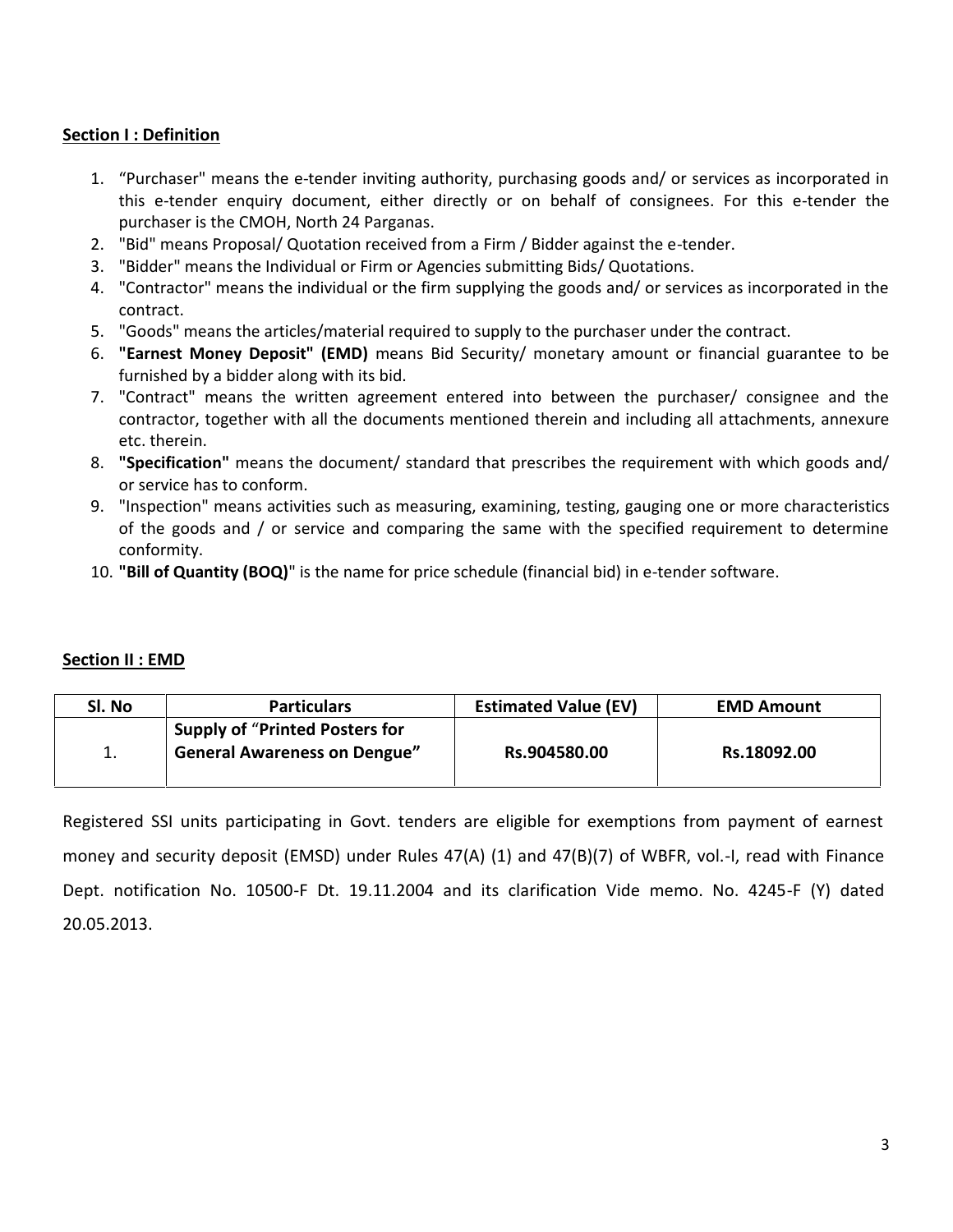**The total amount of the tender is Rs.904580/-(Rupees Nine lakhs Four thousand Five hundred and Eighty only). The amount of Earnest Money to be submitted shall be Rs.18092/- (Rupees Eighteen Thousand Ninety two only).**

**(The amount of EMD shall be approximately equal to 2% (two percent) of the estimated Tender value)**

**The process may be followed as per memorandum of the Finance Department Audit Branch vide Memo No-3975-F(Y) dated: 28 th. July, 2016.**

#### 1. **Login by bidder**:

- a) A bidder desirous of taking part in a tender invited by a State Government Office/PSU/ Autonomous Body/Local Body/ PRls, etc shall login to the e-Procurement portal of the Government of West Bengal https://wbtenders.gov.in using his login ID and password.
- b) He will select the tender to bid and initiate payment of pre-defined EMD / Tender Fees for that tender by selecting from either of the $\sim$  following payments modes:
	- i) Net banking (any of the banks listed in the ICICI Bank Payment gateway) in case of payment through ICICI Bank Payment Gateway; .
	- ii) RTGS/NEFT in case of offline payment through bank account in any Bank.

#### 2. **Payment procedure:**

- a) Payment by Net Banking (any enlisted bank) through ICICI Bank Payment Gateway
	- i. On selection of net banking as the payment mode, the bidder will be directed to ICICI Bank Payment Gateway webpage (along with a string containing a Unique ID) where he will select the Bank through which he wants to do the transaction.
	- ii. Bidder will make the payment after entering his Unique ID and password of the bank to process the transaction.
	- iii. Bidder will receive a confirmation message regarding success/failure of the transaction.
	- iv. If the transaction is successful, the account paid by the bidder will get credited in the respective Pooling account of the State Government /PSU/Autonomous Body/Local Body/P, R.Is, etc maintained with the Focal Point Branch of ICICI Bank at R.N. Mukherjee Road, Kolkata for collection of EMD/Tender Fees.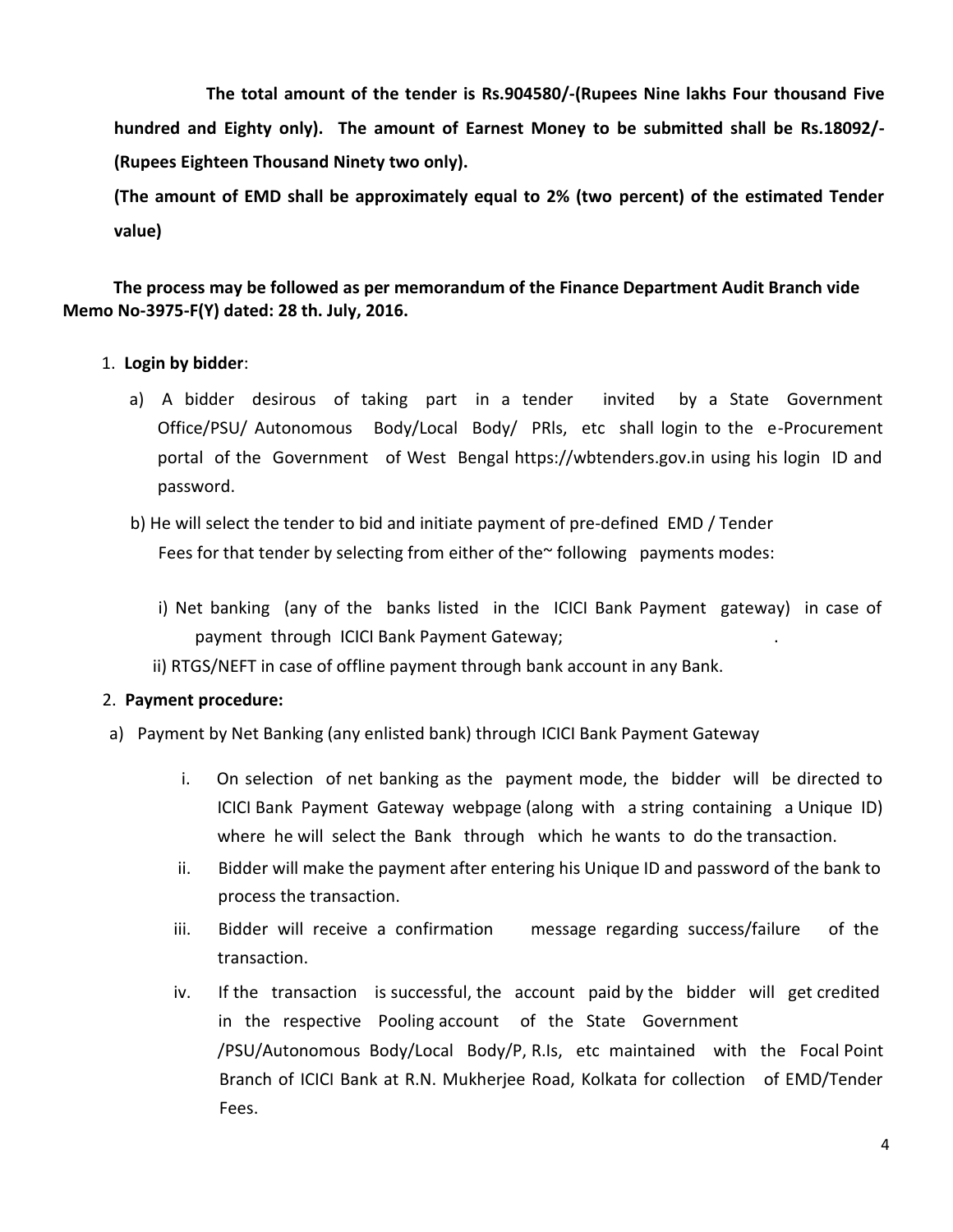v. If the transaction is failure, the bidder will again try for payment by going back to the first step.

b) Payment through RTGS/NEFT

i) On selection of RTGS/NEFT as the payment mode, the e-Procurement Portal will show a pre- filled challan having details to process RTGS/NEFT transaction.

ii) The bidder will print the challan and use the prefilled information to make RTGS/NEFT payment using his bank account.

iii) Once payment is made , the bidder will come back to the e- procurement portal after expiry of a reasonable time to enable the NEFT/ RTGS process to complete ,in order to verify the payment made and continue the bidding process.

iv) If verification is successful, the fund will get credited to the respective Pooling Account of the State Government / PSU/Autonomous Body/Local Body/ PRIs etc. Maintained with the focal point branch of ICICI Bank at R.N.Mukherjee Road, Kolkata for collection of EMD /Tender Fees.

v) Hereafter, the bidder will go to e-Procurement Portal for submission of the bid .vi) But if the payment verification is unsuccessful, the amount will be returned to the bidder's account.

#### 3. **Refund/ Settlement Process.**

i) After opening of the bids and technical evaluation of the same by the tender inviting authority through electronic processing in the e-payment portal of the State Government, the tender inviting committee will declare the status of the bids as successful or unsuccessful which will be made available, along with the details of unsuccessful bidders, to the ICICI Bank by the e procurement portal through web services.

ii) On receipt of the information from the e procurement portal, the bank will refund, through an automated process, the EMD of the bidders disqualified at the technical evaluation to the respective bidders' bank account from which they made payment transaction. Such refund will take place within T+2 bank working days where T will mean the date on which information on rejection of bid is uploaded to the e procurement portal by the tender inviting authority.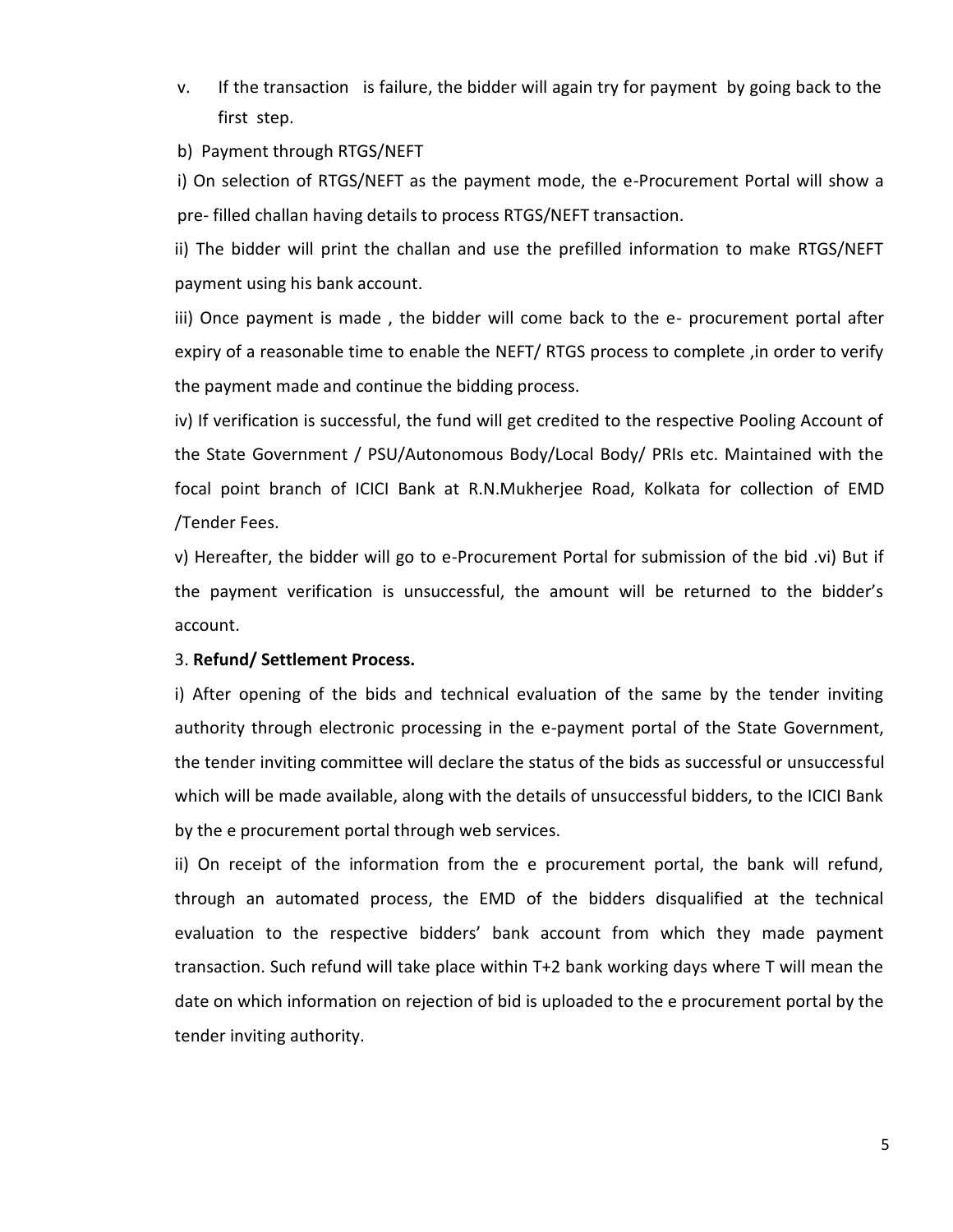iii) Once the financial bid evaluation is electronically processed in the e- procurement portal, EMD of the technically qualified bidders other than that of L1 and L2 bidders will be refunded, through an automated process, to the respective bidder's bank account from which they made the payment transaction. Such refund will take place within T+2 bank working days where T will mean the date on which information on rejection of bid is uploaded to the e procurement portal by the tender inviting authority. However, L2 bidder should not be rejected till the LOI process is successful.

iv) If the L1 bidder accept the LOI and the same is processed electronically in the e procurement portal, EMD of the L2 bidder will be refunded through an automated process, to his bank account from which he made the payment transaction. Such refund will take place within T+2 bank working days where T will mean the date on which information on Award of contract (AOC) to the L1 bidder is uploaded to the e-procurement portal the tender inviting authority.

v) As soon as the L1 bidder is awarded the contract (AOC), and the same is processed electronically in the e- procurement portal –

a) EMD of the L1 Bidder of the tenders of the State Government Offices will automatically get transferred from the Pooling account to the State Government Deposit Head'8443-00-103- 001-07' through GRIPS along with the bank particulars of the L1 bidder.

b) EMD of the L1 bidder for the tenders of the State,/PSU/Autonomous Bodies/ Local Bodies/ PRIs etc. will automatically get transferred from the pooling account to their respective linked bank accounts along with the bank particulars of the L1 bidder.

In both the above cases, such Transfer will take place within T+1 bank working days where T will mean the date on which the award of contract (AOC) is issued.

vi) The bank will share the details of GRN No. generated on successful entry in GRIPS with the e- procurement portal for updation.

vii) Once the EMD of L bidder is transferred in the manner mentioned above ,Tender fees, if any, deposited by the bidders will be transferred electronically from the pooling account of the Government Revenue Receipt Head "0070-60-800-013-27" through GRIPS for Government Tenders and to the respective linked bank accounts for State/ PSU/Autonomous Body/Local Body/ PRIs etc. Tenders.

viii) All refunds will be made mandatorily to the bank account from which the payment of EMD and tender fees (if any) were initiated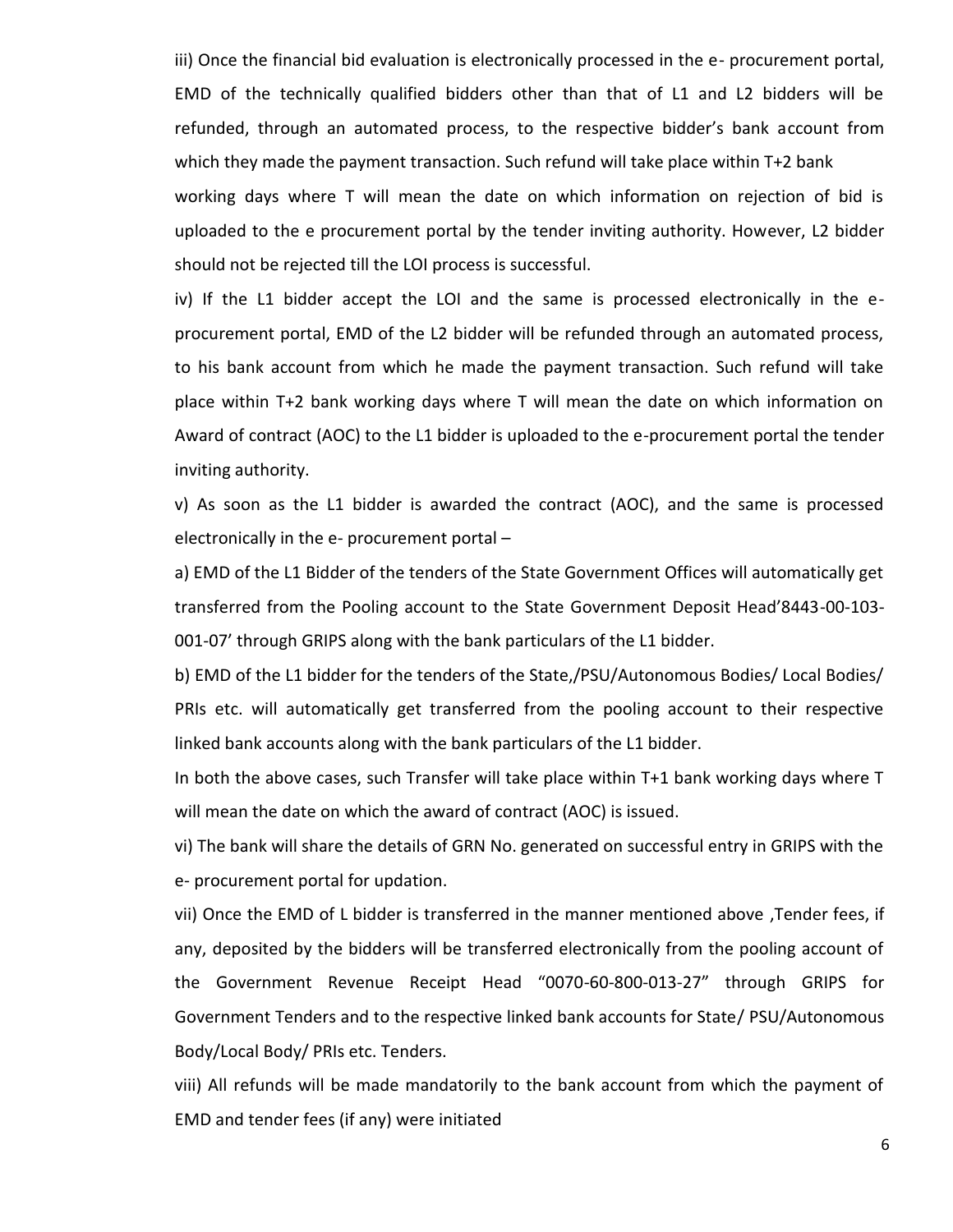**Performance Security**

- 1. \*\* **Within 15 (fifteen) days from the date of issue of notification of award by the purchaser, the contractor shall furnish performance security to the health facility for an amount equal to 3% of tendered value. The performance security shall be retained up to 6 (six) months after the date of completion of all contractual obligations by the contractor.**
- **1.** \*\* **The performance security shall be deposited in Indian Rupees to the state government through TR Challan under budgetary head of account 8443-00-103-Earnest Money-01-07-Deposits. No other forms of deposit can /will be entertained by authority.**

In the event of any failure /default of the contractor with or without any quantifiable loss to the health facility/ purchaser/ government, the amount of the performance security is liable to be forfeited by the health facility/ purchaser/ Administrative Department.

In the event of any amendment issued to the contract, the contractor shall, within 21 (twenty one) days of issue of the amendment, furnish the corresponding amendment to the performance security (as necessary), rendering the same valid in all respects in terms of the contract, as amended.

In reference to above, the health facility will release the performance security without any interest to the contractor on completion of the contractor's all contractual obligations.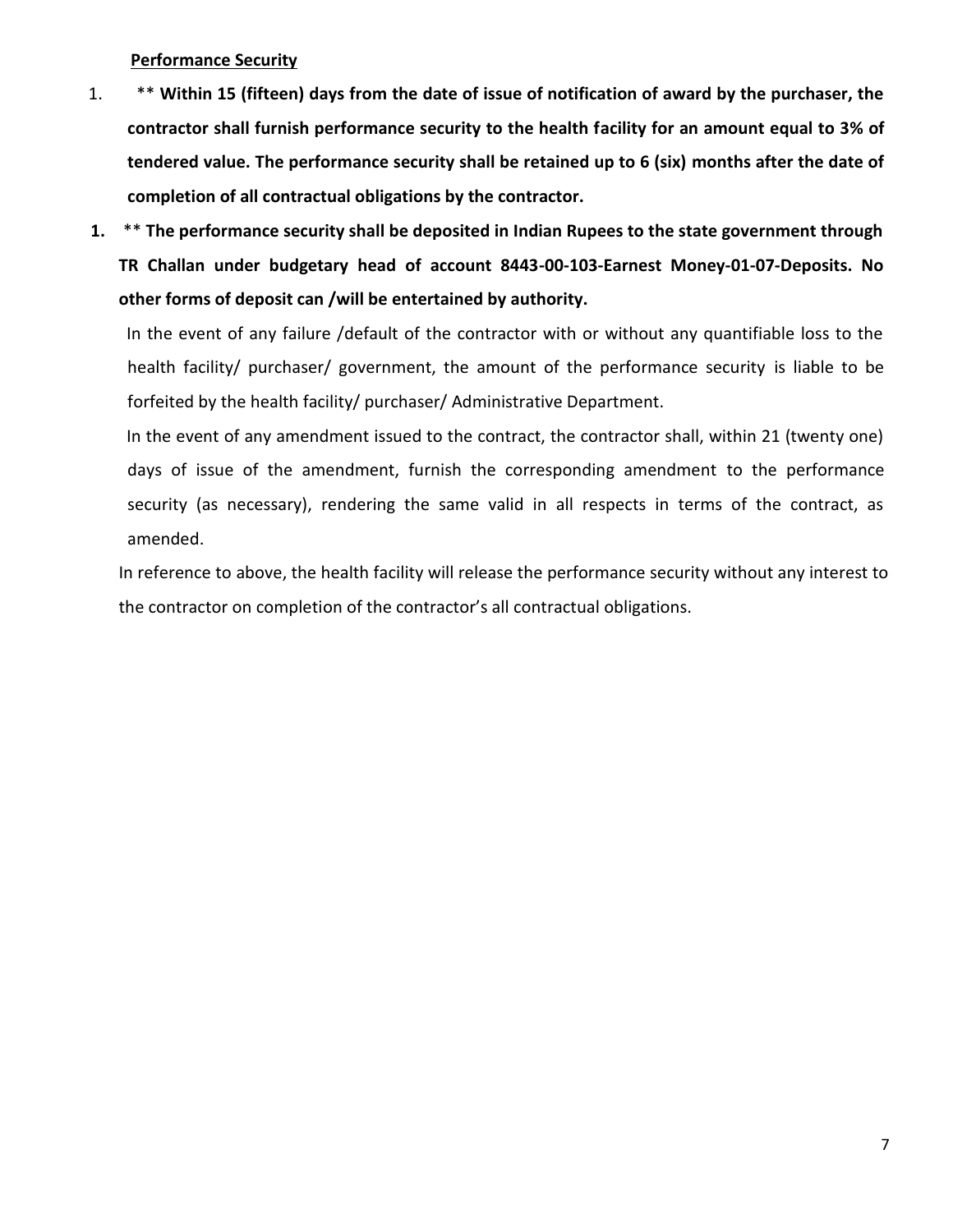#### **Section III : Technical Proposal**

#### *1. Statutory Cover shall contain the following documents:*

- 1. Application to participate in e-tender as per Section VI: Tender Application Form
- 2. All Technical Documents.

#### *2. Non- Statutory Cover will contain the following documents-*

| SI.<br>No. | Category<br><b>Name</b> | Detail(s)                                                                                                                                                                                                                            |
|------------|-------------------------|--------------------------------------------------------------------------------------------------------------------------------------------------------------------------------------------------------------------------------------|
| 1          | Certificate(s)          | 1. PAN, IT return of (F.Y-2018-19, 2019-20, 2020-2021)<br>2. Professional Tax deposited Challan for the Financial Year<br>2020-2021<br>3. GST Registration Certificate                                                               |
| 2          | Company<br>Detail(s)    | 1. Certificate of Incorporation/ Partnership Deed (*WA)<br>2. Updated Trade License 2020-2021/Enlistment of similar trade<br>from the concerned authority.<br>3. Power of Attorney in favour of signatory of bid. (*WA)              |
| 3          | <b>Credential</b>       | 1. Successful supply certificate & Work Order from any Govt.<br>Organization valued not less than Rs.9.00 Lakhs in a Single<br>Supply Order since Financial Year 2018-19.                                                            |
| 4.         | <b>Declaration</b>      | 1. Audited Balance Sheet & Profit & Loss A/c of last 3 years (F.Y-<br>2018-19, 2019-20, 2020-2021)<br>2. Non-Conviction Certificate as per Section IV. (duly notarized)<br>3. Application as per Section-V. (in company letter head) |
| 5          | <b>Others</b>           | 1. As mentioned in Section VI.                                                                                                                                                                                                       |

**(\*WA-Where Applicable)**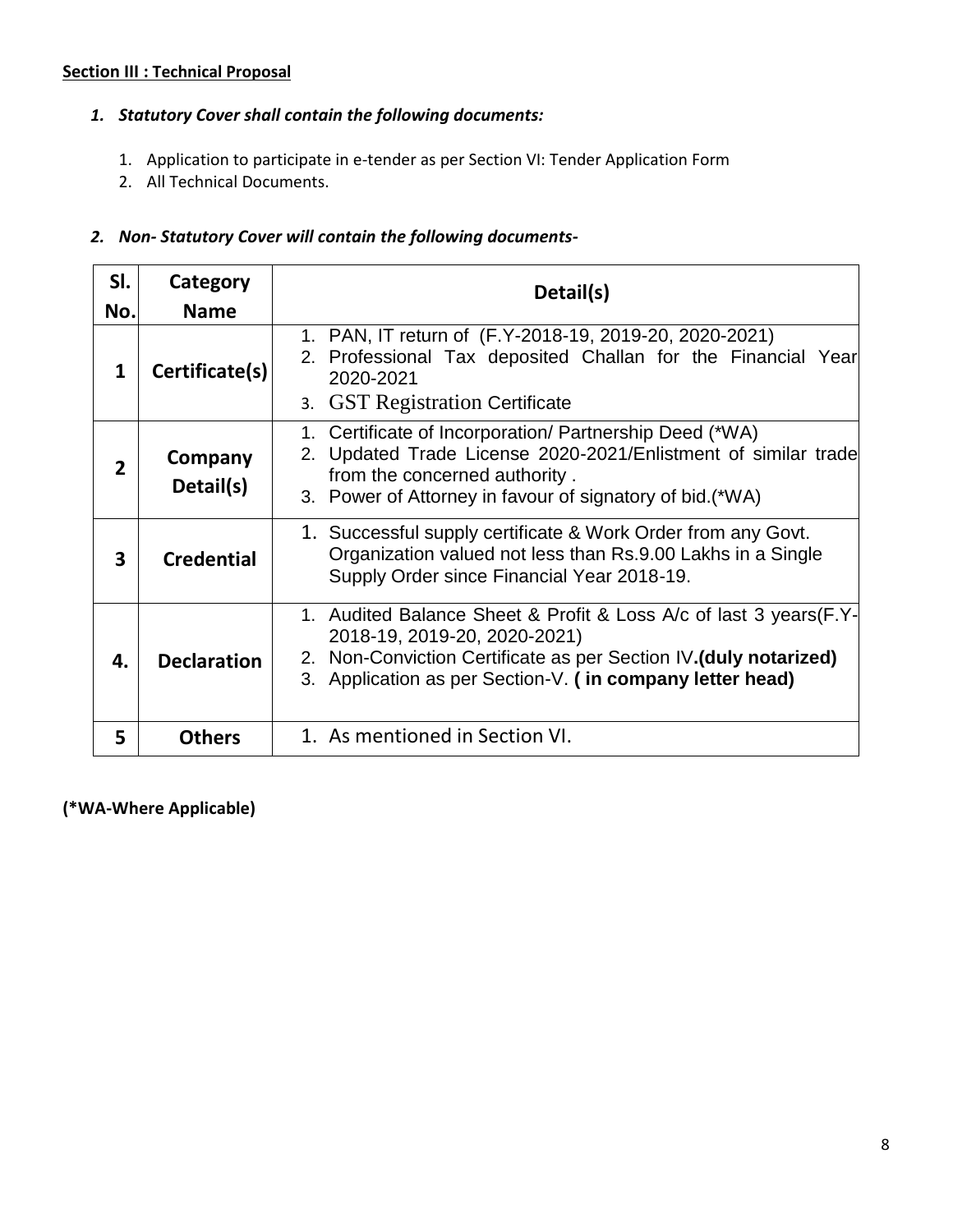#### **3. Financial Proposal (Single File)**

## **Opening of Tender**

The purchaser will open the bids after the specified date and time as indicated in the NIT. Authorized representatives of the bidders may attend the tender opening. The EMD for the said tender shall be evaluated first. The statutory papers will be examined and evaluated before evaluation of non-statutory documents. After this, the online price bids or financial bid of only the technically qualified bidders shall be opened for further evaluation.

## *Opening of Technical Proposals:*

Technical proposals will be opened by members of the Tender Evaluation Committee electronically from the e-tender website using their Digital Signature Certificates (DSCs). In the Technical Proposal, the Cover (folder) for Statutory Documents will be opened first and if found in order, the cover (folder) for Non-Statutory Documents will be opened. IF ANY DOCUMENT REQUIRED TO BE SUBMITTED FOR e-TENDER BY THE BIDDER IN HIS TECHNICAL PROPOSAL,BUT NOT SUBMITTED OR IS FOUND TO BE DEFICIENT IN ANY MANNER AT ANY STAGE AFTER OPENING OF BID THEN THE MATTER WILL BE DECIDED ON THE BASIS OF EXISTENT PROVISION OF LAW.

During evaluation, the Committee may examine the original documents as they are uploaded as e-tender documents as per Section-IV clause 1 & 2. The date & time of such examination of documents will be notified later. If the said documents in original are not produced within the specified date & time, the bid proposals will be liable for rejection.

**The e-Tender Selection Committee reserves the right to reject any application/bid without assigning any reason at any stage of this e-tender process without assigning any reason.**

### **Section IV : Draft Proforma for Non-Conviction (In a form of affidavit).**

I/We the proprietor/ promoter/ director of the firm, its employee, partner or representative are not convicted by a court of law for offence involving moral turpitude in relation to business dealings such as bribery, corruption, fraud, substitution of bids, interpolation, misrepresentation, evasion, or habitual default in payment of taxes etc. The firm does not employ a government servant, who has been dismissed or removed on account of corruption. The firm has not been de-barred, blacklisted by any government ministry/ department/ local government/ PSU etc. in the last two years from scheduled date of opening of this e-tender.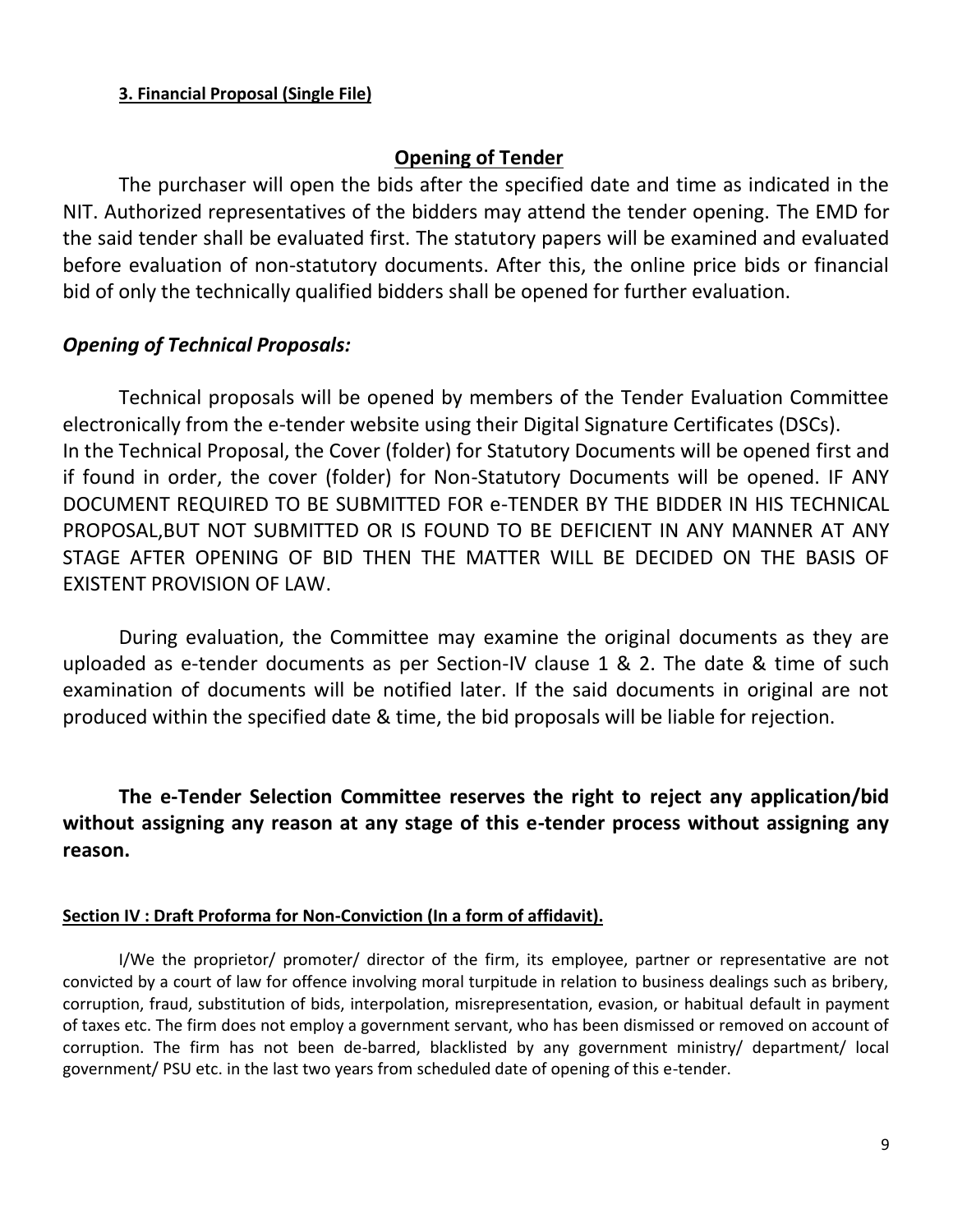## **To The Chief Medical Officer of Health North 24 Parganas**

**Ref: Your e-tender document No. ………………………………………………………**

I/We, the undersigned have examined the entire e-tender document, including amendment/corrigendum number………………, dated……………….*(if any)*eligibility criteria*,* required documentations, terms & conditions etc. The receipt of which is hereby confirmed.

I/We now offer to supply and deliver the goods and/ or services in conformity with your above referred document for the sum (after less), as shown in the price schedule/Bill of Quantity attached herewith and made part of this bid.

I/We hereby declare that all data and documents submitted by us in our bid in this e-tender are genuine and true, to the best of our knowledge and belief.

If my/our bid is accepted, we undertake to supply the goods or service as per the specification, in accordance with the delivery schedule and terms and conditions, including amendment/ corrigendum if any.

I/We further understand that you are not bound to accept the lowest or any bid you may receive against your above-referred tender enquiry.

I/We confirm that we do not stand deregistered/banned/blacklisted by any Government Authorities/ Organization/ Institution/ local bodies etc in last two years.

Brief of court/legal cases pending, if any, are following:

We would authorize and request any Bank, person, Firm or Corporation to furnish pertinent information as deemed necessary and/or as requested by you to verify this statement.

I/We understand that the e-Tender Selection Committee reserves the right to reject any application/bid without assigning any reason thereof.

**(Signature with date) (Name, designation, seal of authorised person to sign bid for and on behalf of Bidder)**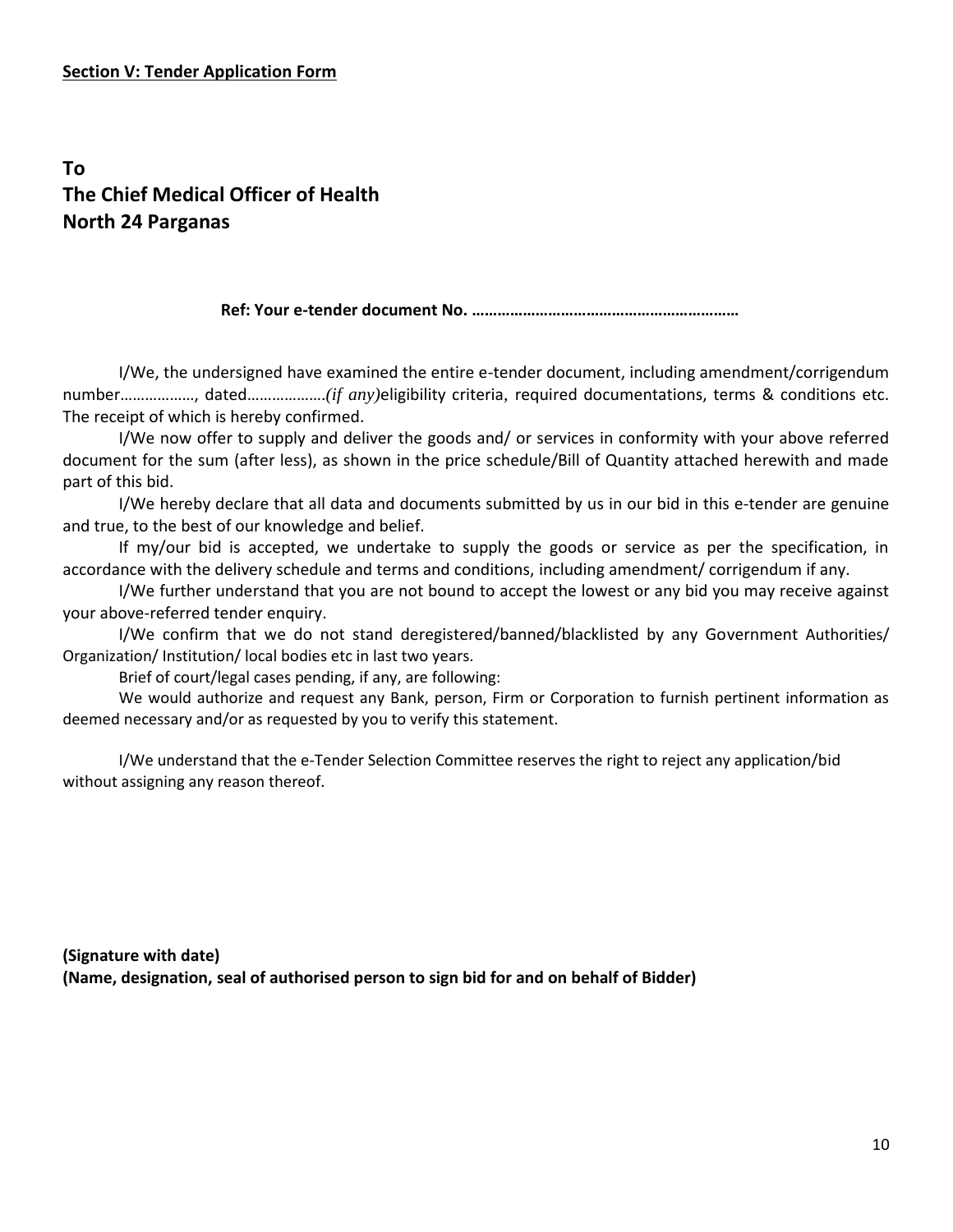| <b>Printed Posters on Dengue</b> |                |                                                                                                  |                          |  |  |
|----------------------------------|----------------|--------------------------------------------------------------------------------------------------|--------------------------|--|--|
| SI.<br>No.                       | List of Items  | <b>Specification</b>                                                                             | <b>Required Quantity</b> |  |  |
|                                  | <b>Posters</b> | Size $-20''x30''$ , Paper - 90 GSM, Multi-<br>Colour, Glossy Art Paper (Single side<br>printing) | 247830 pcs               |  |  |

#### **Section VII : Eligibility, Terms & Conditions**

- 1. Tender Selection Committee (TSC) reserves the right to accept or reject any tender or any part of the tender without assigning any reason whatsoever.
- 2. Intended bidders shall have yearly turn over of Rs.40 Lakhs or more during last three Financial Years from Year 2018-19, 2019-20 and 2020-21.
- 3. The supply of the material shall be completed within 10 days from the date of issue of Supply Order.
- 4. All bid documents (technical) should be signed/self-attested with seal by the bidder(s) in all pages.
- 5. Incomplete or bid with insufficient documents required for this NIT will be dealt with according to the existing provisions of law.
- 6. The successful bidder will be required to deposit 3% of the work value as performance security in accordance with the terms & conditions as mentioned under section III
- 7. The authority will check or test the quality of the Items of each part before finalization of Financial Bid. If any deviation found according to the specification, the authority has every right to cancel the total/part of the tender with forfeiting the security money & EMD.
- **8. The bid will be valid up to 31.03.2023 .**
- 9. The final amount reflected in the financial bid by the bidder(s) will be treated as inclusive of all charges like cost of material, printing, all incidental charges, fitting, delivery etc. GST will be paid as applicable. No further or extra charges/amount will be paid beyond the price quoted and approved in the said financial bid.
- 10. The applying Agency/Firm must be registered with PAN, GST, IT return, & P.Tax of current validity.
- 11. The Authority is not bound to issue work order to the vendor offered lowest rate. In case of tie supply order will be equally divided amongst the selected vendors.
- 12. After evaluation of technical bids, the financial bid of technically eligible bidders will be opened and finalized.
- **13. Paper sample measuring 1 cm x 1 cm bearing official stamp of the vendor and signature shall be submitted before the Closing date of tender. Any deviation from above measurement will not be entertained and such vendor will not be considered for technical evaluation.**
- 14. Before finalization of Finance Bid, if asked, samples are to be placed before the tender selection committee for verification & further process of Financial Bid.
- 15. Tax invoice needs to be issued by the supplier for raising claim under contract showing separately the tax charged in accordance with the provisions of GST Act 2017.